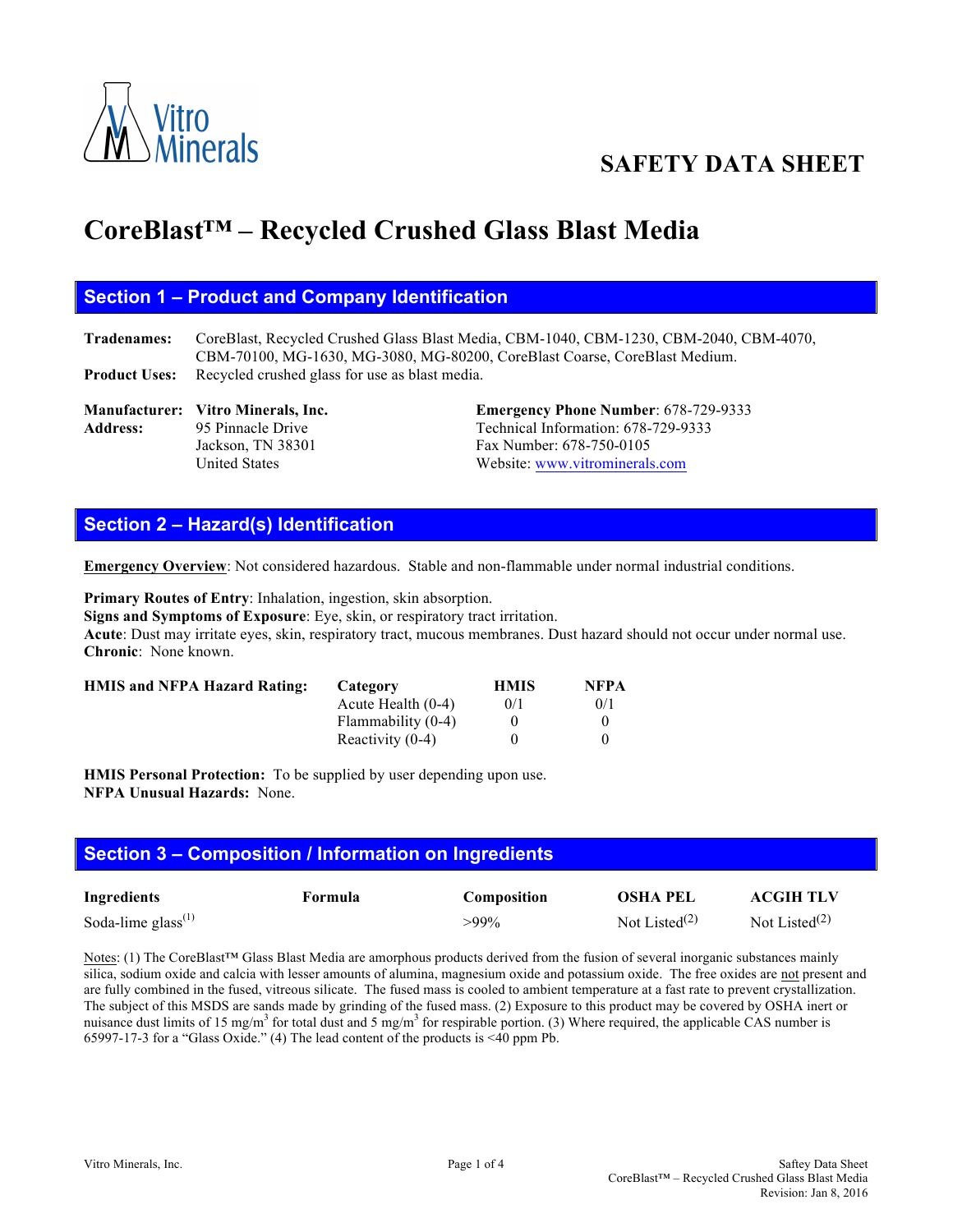#### **Section 4 – First-Aid Measures**

**Medical Conditions Generally Aggravated by Exposure**: May aggravate existing pulmonary condition if high dust situation is created. Dusting conditions should not occur under normal use.

**Eye Contact**: Immediately flush eyes with water to remove dust particles. If irritation develops, seek medical attention. **Skin Contact**: Wash skin with soap and water. If irritation develops, seek medical attention.

**Inhalation**: Immediately remove affected person to fresh air. If irritation develops, seek medical attention. **Ingestion**: Rinse mouth out with water. Induce vomiting if significant quantities ingested. Seek medical attention.

#### **Section 5 – Fire-Fighting Measures**

**Fire and Explosion Hazard Overview**: This material is considered non-flammable and non-combustible.

**Auto-Ignition Temperature**: N/A **Flash Point and Method Used**: N/A **LEL/UEL**: N/A **Unusual Fire and Explosion Hazards**: None **Special Fire Fighting Procedures**: No special procedures required. **Extinguisher Media**: No special media required.

 $N/A = Not$  Applicable

# **Section 6 – Accidental Release Measures**

**Steps to be Taken if Material is Accidentally Spilled or Released**: Avoid creating airborne dust. Pick up with shovel or mechanical equipment. Wet methods and vacuuming may be used on spills.

#### **Section 7 – Handling and Storage**

**Precautions to be Taken**: Keep material dry in storage. No special handling required. Avoid creating airborne dust. Not an electrical conductor.

**Other Precautions and/or Special Hazards**: None

#### **Section 8 – Exposure Controls / Personal Protection**

**Respiratory Protection**: If airborne dust exposure approaches the TLV or PEL (Section 2) use half-mask or full-face air purifying respirator equipped with NIOSH or MSHA-approved high efficiency filters for protection against pneumoconiosisproducing dust. An airline respirator may be required where dust levels are extremely high.

Protective Gloves: Limit contact with skin. Use rubber or cloth gloves as necessary.

**Eye Protection**: Wear goggles or face shield as appropriate. Avoid contact lenses.

**Ventiliation to be Used**: Keep dust levels below PEL. Use general and local exhaust ventilation and dust collection systems to keep dust levels within acceptable limits.

**Other Protective Clothing and Equipement**: None normally required. Wear long sleeves and long pants to reduce skin contact. Use work gloves, goggles and face shield as necessary.

**Hygenic Work Practices**: Do not allow dust to get into eyes, to be inhaled, to be swallowed, or remain on skin if irritation occurs. Practice good personal hygiene. Wash or shower after use. Launder clothes as normal.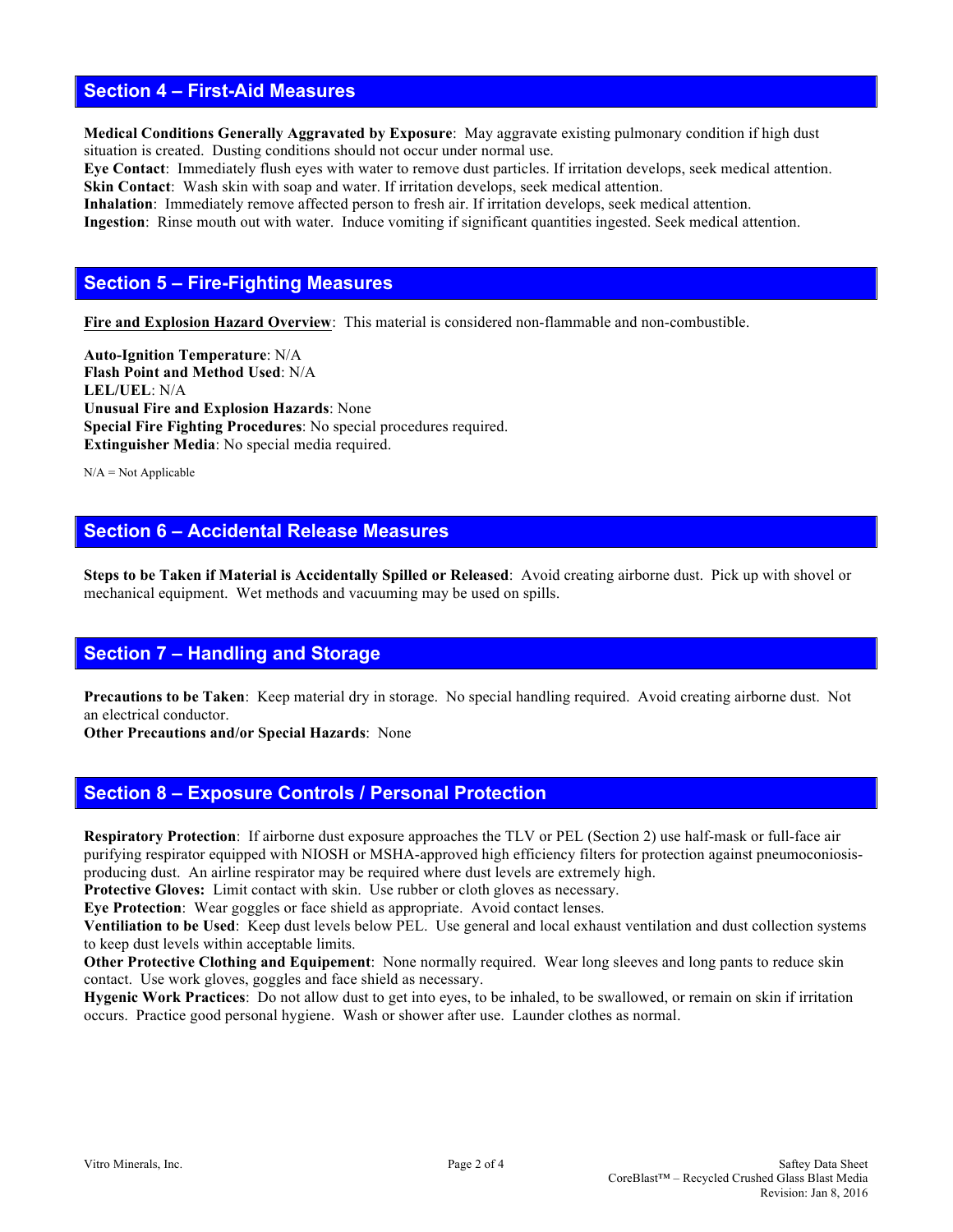#### **Section 9 – Physical and Chemical Properties**

| Appearance:                                          | White powder     |
|------------------------------------------------------|------------------|
| <b>Upper/lower flammability or explosive limits:</b> | N/A              |
| Odor:                                                | None             |
| <b>Vapor pressure</b> (mm Hg and Temp):              | N/A              |
| Odor threshold:                                      | None             |
| Vapor density:                                       | N/A              |
| pH:                                                  | $9.5 - 10$       |
| <b>Specific gravity</b> $(H_2O=1)$ :                 | $2.5 - 2.6$      |
| <b>Melting (softening) point:</b>                    | $>800^{\circ}$ C |
| Solubility in water:                                 | Insoluble        |
| Initial boiling point and boiling range:             | N/A              |
| <b>Flash point:</b>                                  | N/A              |
| <b>Evaporation rate:</b>                             | N/A              |
| Flammability (solid, gas):                           | N/A              |
| <b>Upper/lower flammability or explosive limits:</b> | N/A              |
| Vapor pressure:                                      | N/A              |
| Vapor density $(Air = 1)$ :                          | N/A              |
| <b>Partition coefficient:</b>                        | N/A              |
| n-octanol/water:                                     | N/A              |
| Auto-ignition temperature:                           | N/A              |
| <b>Decomposition temperature:</b>                    | $>2000$ °C       |
| Viscosity:                                           | N/A              |
|                                                      |                  |

N/A = Not Applicable

# **Section 10 – Stability and Reactivity**

**Stability**: Stable

**Conditions to Avoid**: None known.

**Hazardous Decomposition Products**: Unknown and not suspected.

**Hazardous Polymerization**: Not known to occur.

**Reactivity**:Material is considered inert in polymer and resin systems. Avoid contact with strong acids, alkalis, reducing agents, and oxidizers.

#### **Section 11 – Toxicological Information**

**Carcinogenicity:** The following list indicates whether or not the indicated agency has listed the product as a carcinogen: NTP, Not listed; IARC, Not listed; OSHA, Not listed.

**LD50**: Oral (g/kg), Not available; Dermal (g/kg), Not available; Inhalation (ppm, 8hrs), Not available.

#### **Section 12 – Ecological Information**

Considered to be an inert solid waste, and no special precautions should be taken in case it is released or spilled. These products do not contain, nor are manufactured with, Class I or Class II Ozone-Depleting Chemicals (CFCs) identified in the Clean Air Act Amendment, 1990 List of Ozone Depleting Chemicals.